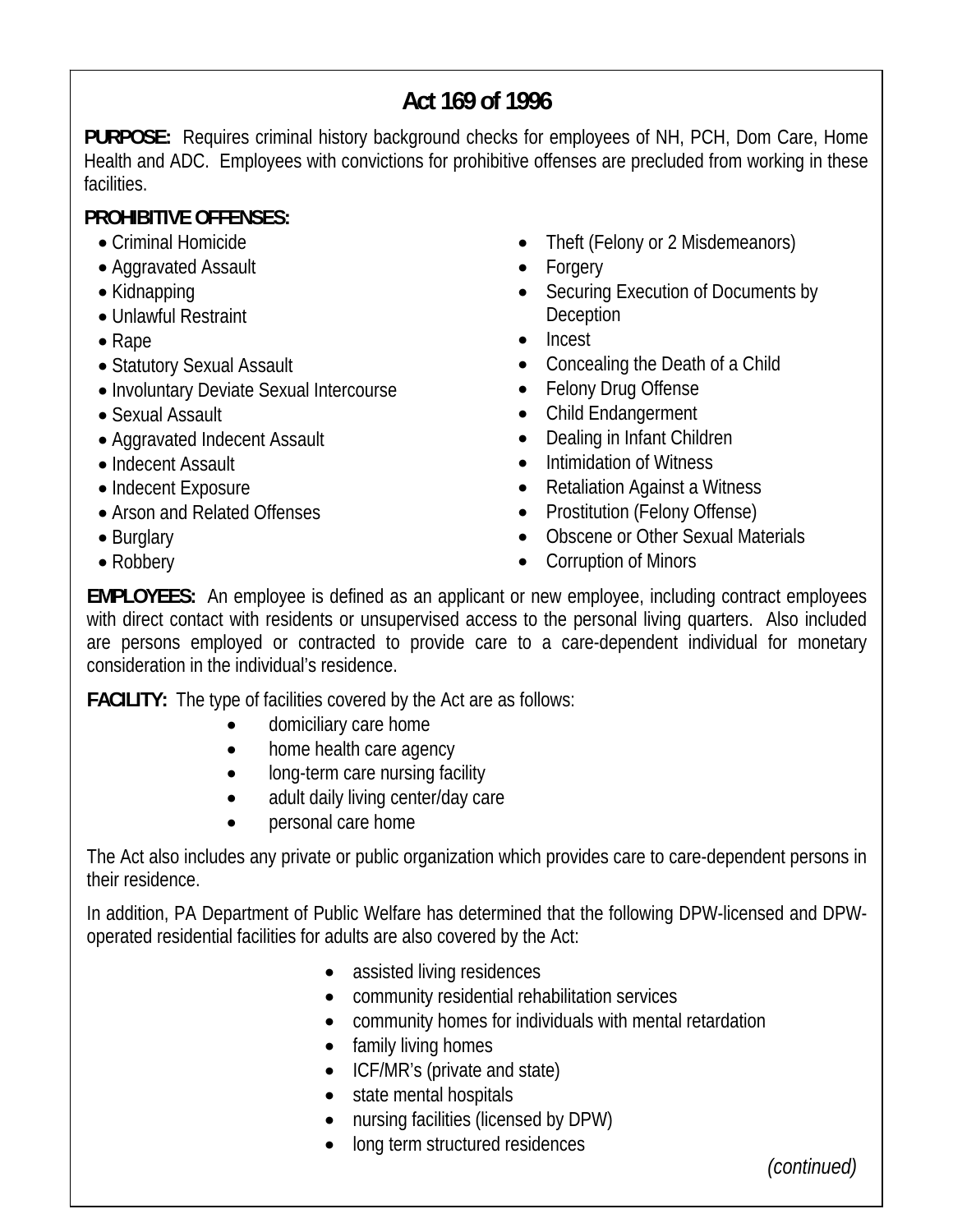# **Act 169 of 1996 (continued)**

In addition, PA Department of Health has determined that the following DOH-licensed facilities are also covered by the Act:

hospices birth centers

- home care agencies any public or private organization which provides care to a care-dependent individual in their place of residence
- home care registry or "registry" any organization or business entity that supplies, arranges or refers independent contractors to provide activities of daily living or instrumental activities of daily living or specialized care in the consumer's place of residence or other independent living environment for which the registry receives a fee, consideration or compensation of any kind.

**PROCESS:** An applicant/new hire who has been a resident of the state for the last 2 years, uninterrupted, needs to obtain a *Request for Criminal History Background Check* from the nearest PA State Police barracks. The applicant/new hire will complete the application and forward it with a money order or cashier's check for \$10 to the State Police for processing. The Act does allow for the provisional hire of an employee for 30 days if the conditions listed below are met. If there is no criminal history or record, the PSP will forward a letter stating same. If there is a criminal record, the PSP will forward a copy of the *rap sheet* to the applicant.

If the applicant has not been a PA resident for the 2 years before application, he/she will need to have PSP criminal history background check completed **and** an FBI background check. PDA is the intermediary between the facility and the FBI. PDA uses Cogent fingerprinting systems for the electronic fingerprinting process to the FBI. The FBI will run a check and send the results to PDA. PDA will notify both the applicant and the facility of the outcome. PDA is the entity responsible for interpreting the *rap sheet* from the FBI to see if any of the crimes are those enumerated by Act 169.

To provisionally hire an employee for 30 days under PSP, or up to 90 days for FBI, requires:

- 1. Applicant must supply proof that he/she applied for the background check;
- 2. Applicant must sign a statement that he/she has not been convicted of any of the enumerated offenses;
- 3. Facility must have no personal knowledge that the applicant has been convicted of the offenses.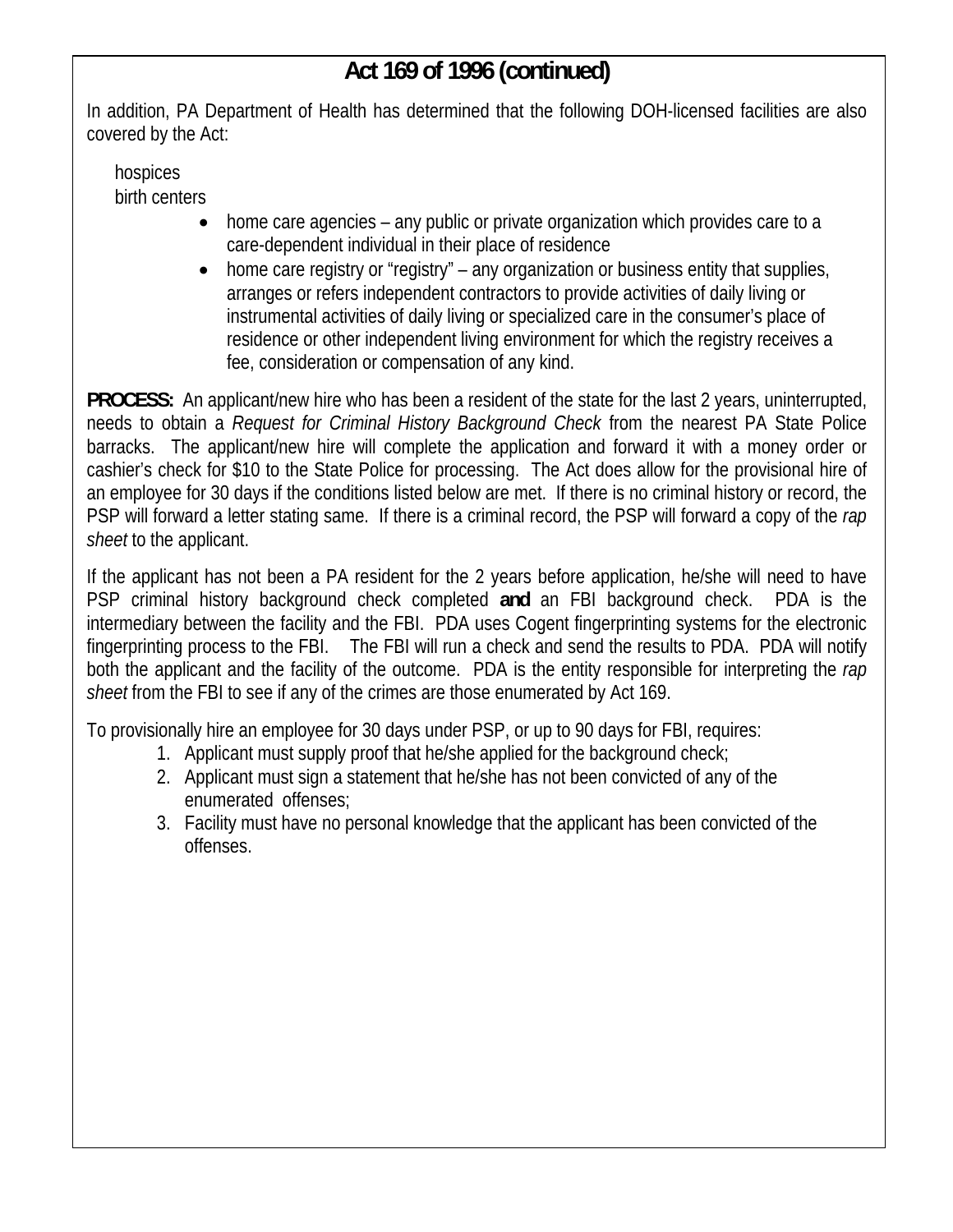

## ATTENTION: Effective June 4, 2012, The Department of Aging will begin using an electronic fingerprinting process. Manually submitted background check requests will no longer be accepted.

All requests for FBI background checks must be made directly through Cogent Systems, a 3<sup>rd</sup> party electronic background check processor contracted by the Department of Aging. This change will expedite the submission and processing of FBI background check requests.

## **Background:**

As required by the Older Adults Protective Services Act (OAPSA), applicants/employees of specific facilities or agencies who have **NOT** been a resident of the Commonwealth of Pennsylvania for the last two years must obtain criminal history record information reports from both the Pennsylvania State Police (PSP) and the Federal Bureau of Investigation (FBI). The employment determinations for applicants/employees who require an FBI check must come from the PA Department of Aging.

### **The Process:**

(1) Applicant Registration**:** Applicants will now register online at www.pa.cogentid.com or by telephone at 1-888-439-2486, Monday through Friday, 8 A.M. to 6 P.M. EST. Following registration, the applicant will be provided with a registration number that they will take with them when they go to the Cogent site for fingerprinting. Applicants must be registered with Cogent Systems prior to arriving at a fingerprinting site.

When registering on-line, please select the Pennsylvania Department of Aging icon. Fingerprinting requests processed through any other agency cannot be accepted. If an applicant mistakenly registers through a different department, the registration must be cancelled. The applicant must restart the registration process using the Aging icon. This must be completed prior to being fingerprinted. Once fingerprinted, registration and/or results cannot be transferred to another state agency.

Note to facilities and/or agencies: If your agency chooses to be billed for fingerprinting, Cogent Systems allows the fee to be billed to the facilities/agencies address. In order to use this course of action, the facility/agency must complete and submit the Cogent Systems' Agency Billing Agreement. The agreement is available on the Cogent website at www.pa.cogentid.com. The billing account must be established prior to sending applicants to the fingerprint site.

(2) FEES**:** The fee for an FBI background check is **\$34.25.** Payment can be made during on-line registration by using a credit or debit card or in-person at the fingerprinting site with a money order or cashier's check made payable to Cogent Systems. No cash transactions or personal checks will be accepted.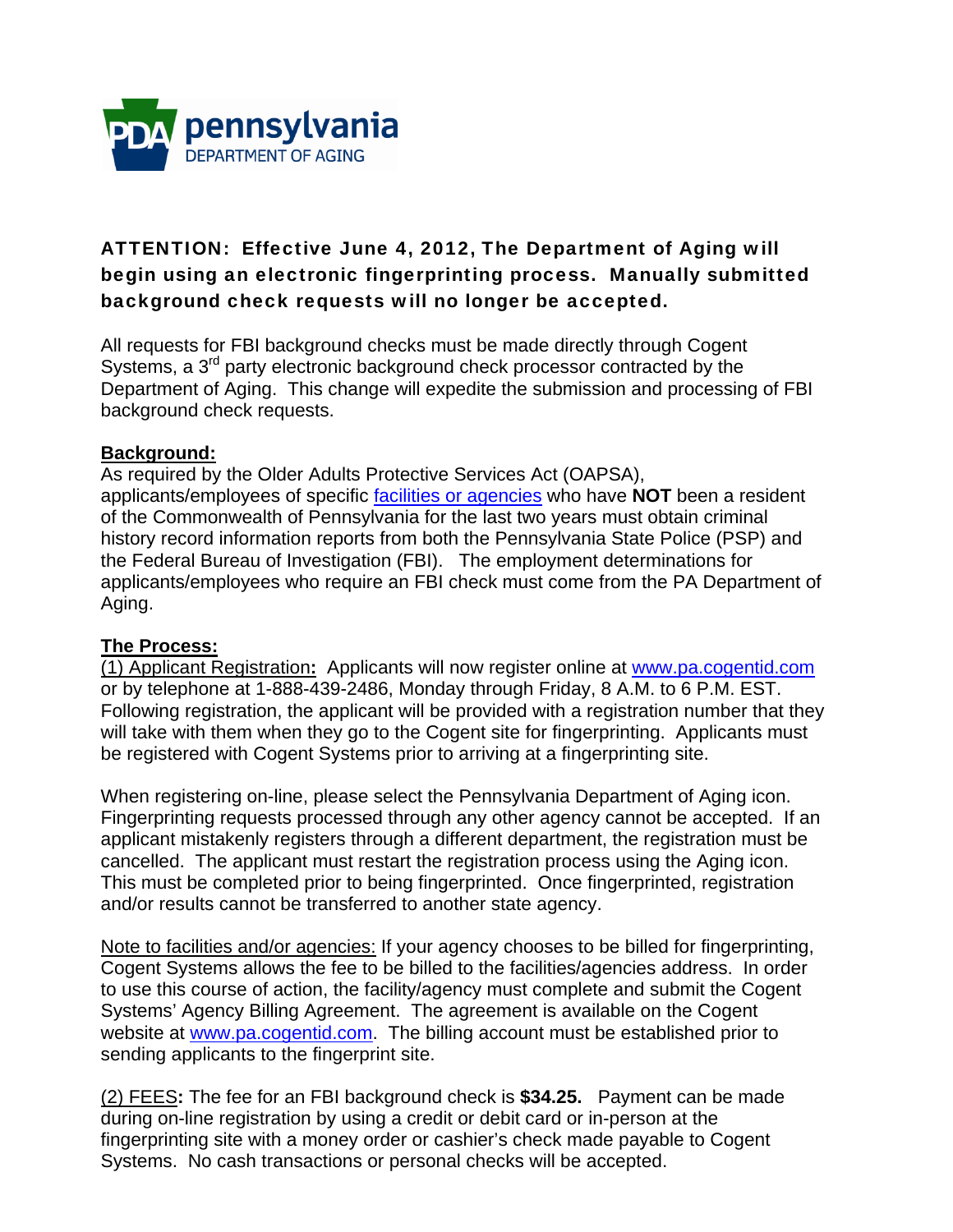(3) FINGERPRINT SITES: Since April 2007, Cogent Systems has established more than 110 sites across the Commonwealth. We encourage all facilities to direct perspective applicants to the most convenient fingerprint service site. To find a site near you visit www.pa.cogentid.com

(4) Processing FBI Reports: Cogent Systems will forward the applicant's fingerprints electronically to the FBI. Responses from the FBI will be sent to the PA Department of Aging for analysis. The Department of Aging will review the results to determine if any convictions listed in OAPSA would prohibit the applicant/employee from being employed. The Department of Aging will send employment determination letters to both the facility and applicant. Employment determinations from any other source are not acceptable under the law.

Security of Applicant Information:Data collected during the fingerprinting process is secured and regulated by both Cogent Systems and the regulations governing the use of that data. The computer system is housed within a secured network that is protected by firewall devices configured to allow only permissible protocols and traffic. Cogent Systems will ensure that all devices procured under this process continue to adhere to the Commonwealth's Security requirements.

Inquiries or Questions: Individuals who are seeking additional information regarding the process and print locations may contact Cogent Systems at: www.pa.cogentid.com.

For more information on criminal history background checks, please visit the Department of Aging online training or call 717-265-7887.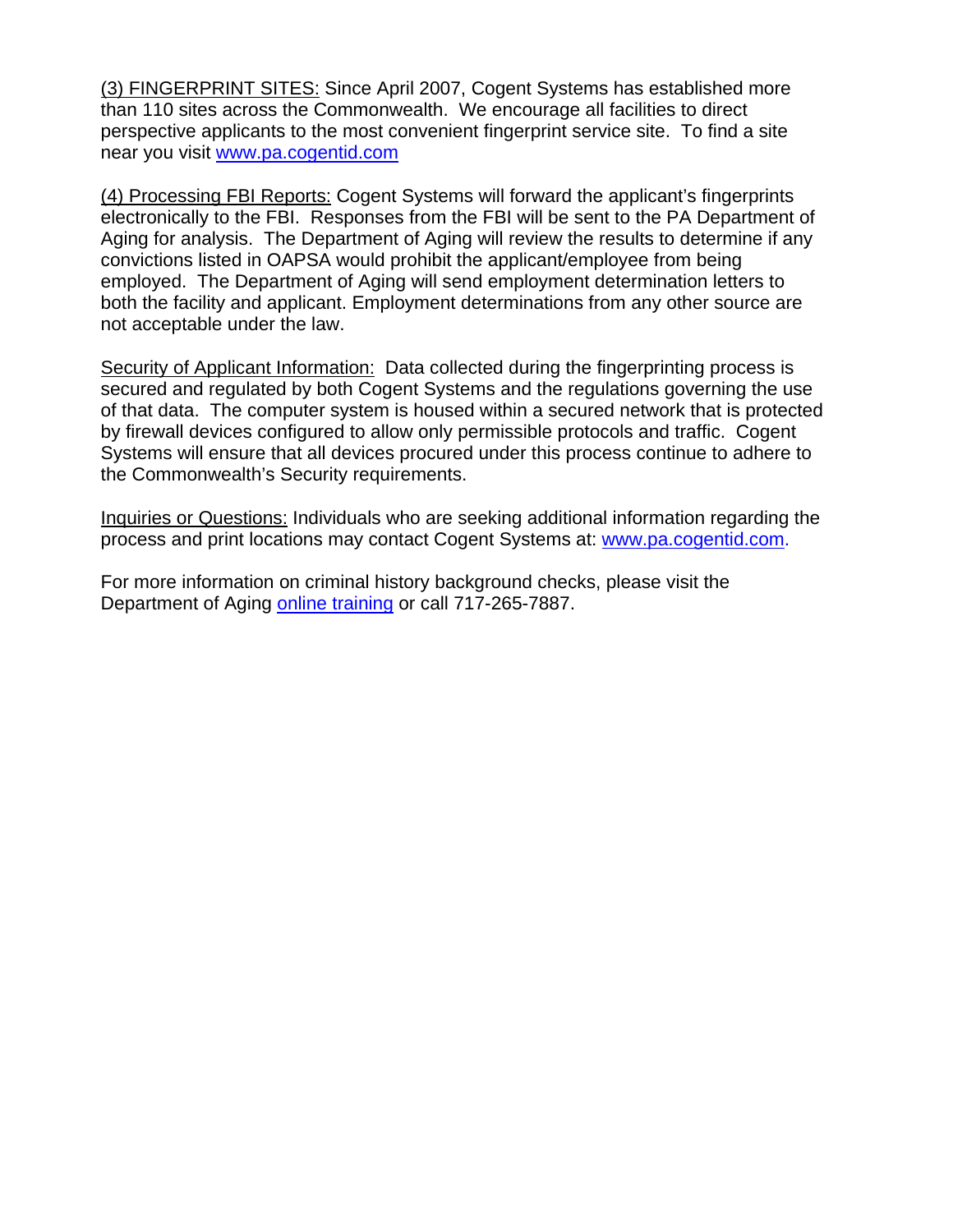#### **Facility/Agency Types**

Adult Daily Living Center

Assisted Living

Birth Center

Community Homes for Individuals for Individuals with Mental Retardation – Group Home/Community Living Arrangement

Community Residential Rehabilitation Services

Domiciliary Care

Family Living Home

Home Care Agency or Registry - is defined to include those agencies licensed by the Department of Health and any public or private organization which provide care to a caredependent individual in their place of residence.

Home Health Care Organization or Agency

Hospitals – ONLY those with a *Long Term Care Unit, Skilled Transitional Unit, OR Extended Care Unit AND you must be employed in or potentially rotate to one of these units.*

Hospice

Intermediate Care Facilities for Individuals with Mental Retardation

Living Independence for the Elderly

Long Term Structured Residence

Nursing Home/Long Term Care Nursing Facility

Office of Long Term Living/Waiver Program

Personal Care Home

Nursing Schools - for students doing an internship or clinical rotation, or any other individual, who has been granted access to the facility to perform clinical services.

State Mental Hospital

South Mountain Restoration Center

Staffing Agency – entity that supplies, arranges for, or refers their employees to provide care in other OAPSA facilities.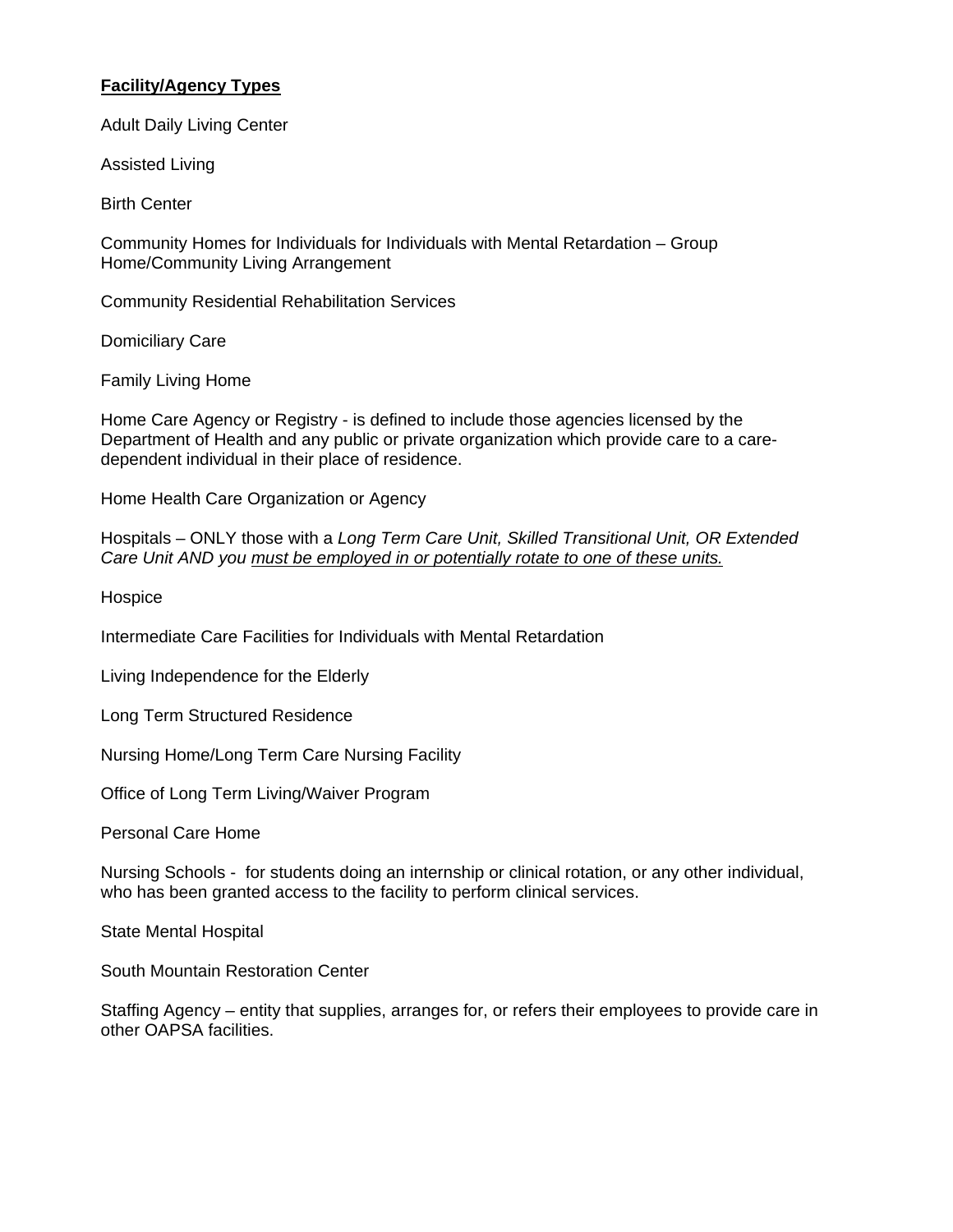## **OLDER ADULTS PROTECTIVE SERVICES ACT**

#### **Prohibitive Offenses**

*Following Offenses as Contained in PA Crimes Code (18 Pa. C.S.)* Dept. of Aging, May 2011

| <b>Offense Code</b> | <b>Prohibitive Offense Description</b>                     | Type/Grading of<br>Conviction |
|---------------------|------------------------------------------------------------|-------------------------------|
| <b>CC2500</b>       | <b>Criminal Homicide</b>                                   | Any                           |
| <b>CC2502A</b>      | Murder I                                                   | Any                           |
| <b>CC2502B</b>      | Murder II                                                  | Any                           |
| <b>CC2502C</b>      | Murder III                                                 | Any                           |
| CC2503              | <b>Voluntary Manslaughter</b>                              | Any                           |
| <b>CC2504</b>       | <b>Involuntary Manslaughter</b>                            | Any                           |
| CC2505              | <b>Causing or Aiding Suicide</b>                           | Any                           |
| <b>CC2506</b>       | Drug Delivery Resulting in Death                           | Any                           |
| CC2702              | <b>Aggravated Assault</b>                                  | Any                           |
| <b>CC2901</b>       | Kidnapping                                                 | Any                           |
| <b>CC2902</b>       | <b>Unlawful Restraint</b>                                  | Any                           |
| CC3121              | Rape                                                       | Any                           |
| CC3122.1            | <b>Statutory Sexual Assault</b>                            | Any                           |
| CC3123              | <b>Involuntary Deviate Sexual Intercourse</b>              | Any                           |
| CC3124.1            | <b>Sexual Assault</b>                                      | Any                           |
| CC3125              | <b>Aggravated Indecent Assault</b>                         | Any                           |
| CC3126              | <b>Indecent Assault</b>                                    | Any                           |
| CC3127              | <b>Indecent Exposure</b>                                   | Any                           |
| CC3301              | <b>Arson and Related Offenses</b>                          | Any                           |
| CC3502              | <b>Burglary</b>                                            | Any                           |
| CC3701              | Robbery                                                    | Any                           |
| CC3901              | <b>Theft</b>                                               |                               |
| CC3921              | <b>Theft By Unlawful Taking</b>                            |                               |
| CC3922              | <b>Theft By Deception</b>                                  |                               |
| CC3923              | <b>Theft By Extortion</b>                                  |                               |
| CC3924              | <b>Theft By Property Lost</b>                              | Any                           |
| CC3925              | <b>Receiving Stolen Property</b>                           | ONE (1) FELONY                |
| CC3926              | <b>Theft of Services</b>                                   | or                            |
| CC3927              | Theft By Failure to Deposit                                | <b>TWO (2)</b>                |
| <b>CC3928</b>       | <b>Unauthorized Use of a Motor Vehicle</b>                 | <b>MISDEMEANORS</b>           |
| CC3929              | <b>Retail Theft</b>                                        | within the 3900               |
| CC3929.1            | <b>Library Theft</b>                                       | <b>Series</b>                 |
| CC3929.2            | Unlawful Possession of Retail or Library Theft Instruments | (CC3901-CC3934)               |
| CC3929.3            | <b>Organized Retail Theft</b>                              |                               |
| CC3930              | <b>Theft of Trade Secrets</b>                              |                               |
| CC3931              | Theft of Unpublished Dramas or Musicals                    |                               |
| CC3932              | <b>Theft of Leased Properties</b>                          |                               |
| CC3933              | <b>Unlawful Use of a Computer</b>                          |                               |
| CC3934              | <b>Theft From a Motor Vehicle</b>                          |                               |
| CC4101              | Forgery                                                    | Any                           |
| CC4114              | <b>Securing Execution of Documents by Deception</b>        | Any                           |
| <b>CC4302</b>       | <b>Incest</b>                                              | Any                           |
| CC4303              | <b>Concealing Death of a Child</b>                         | Any                           |
| CC4304              | <b>Endangering Welfare of a Child</b>                      | Any                           |
| CC4305              | Dealing in Infant Children                                 | Any                           |
| CC4952              | <b>Intimidation of Witnesses or Victims</b>                | Any                           |
| CC4953              | <b>Retaliation Against Witness or Victim</b>               | Any                           |
| <b>CC5902B</b>      | <b>Promoting Prostitution</b>                              | Felony                        |
| <b>CC5903C</b>      | <b>Obscene or Other Sexual Materials to Minors</b>         | Any                           |
| <b>CC5903D</b>      | <b>Obscene or Other Sexual Materials</b>                   | Any                           |
| CC6301              | <b>Corruption of Minors</b>                                | Any                           |
| CC6312              | <b>Sexual Abuse of Children</b>                            | Any                           |
|                     |                                                            |                               |

*CONTINUED ON NEXT PAGE*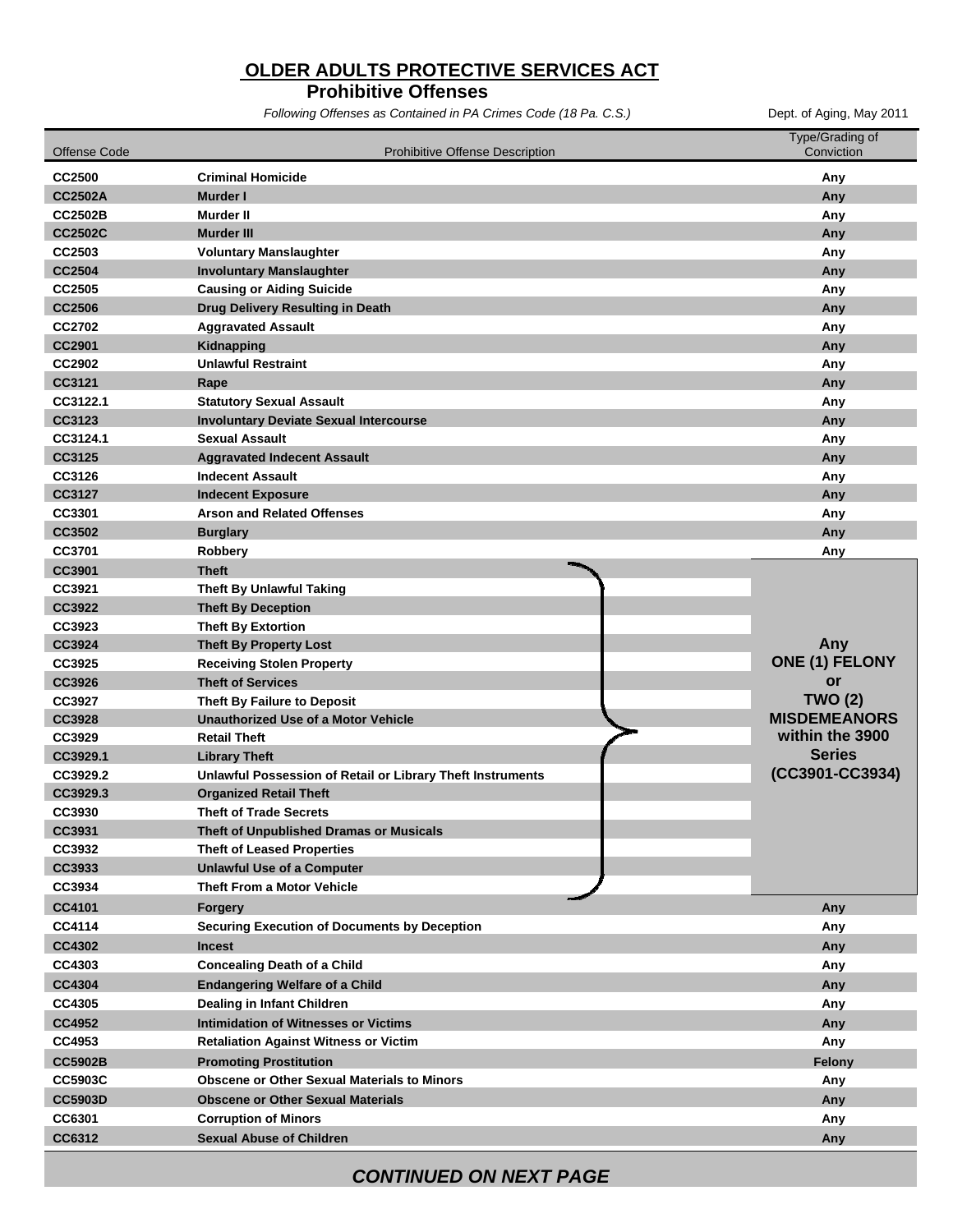| Offenses as Contained in PA Controlled Substance, Drug, Device & Cosmetic Act (P.L. 233, No. 64)--PARTIAL LISTING*<br>Type/Grading of |                                                            |            |  |
|---------------------------------------------------------------------------------------------------------------------------------------|------------------------------------------------------------|------------|--|
| Offense Code                                                                                                                          | <b>Prohibitive Offense Description</b>                     | Conviction |  |
| <b>CS13A12</b>                                                                                                                        | <b>Acquisition of Controlled Substance by Fraud</b>        | Felony     |  |
| <b>CS13A14</b>                                                                                                                        | <b>Delivery by Practitioner</b>                            | Felony     |  |
| <b>CS13A30</b>                                                                                                                        | Possession with Intent to Deliver                          | Felony     |  |
| CS13A35 (i), (ii), (iii)                                                                                                              | <b>Illegal Sale of Non-Controlled Substance</b>            | Felony     |  |
| CS13A36                                                                                                                               | <b>Designer Drugs</b>                                      | Felony     |  |
| CS13Axx*                                                                                                                              | ANY OTHER FELONY DRUG CONVICTION APPEARING ON PA RAP SHEET |            |  |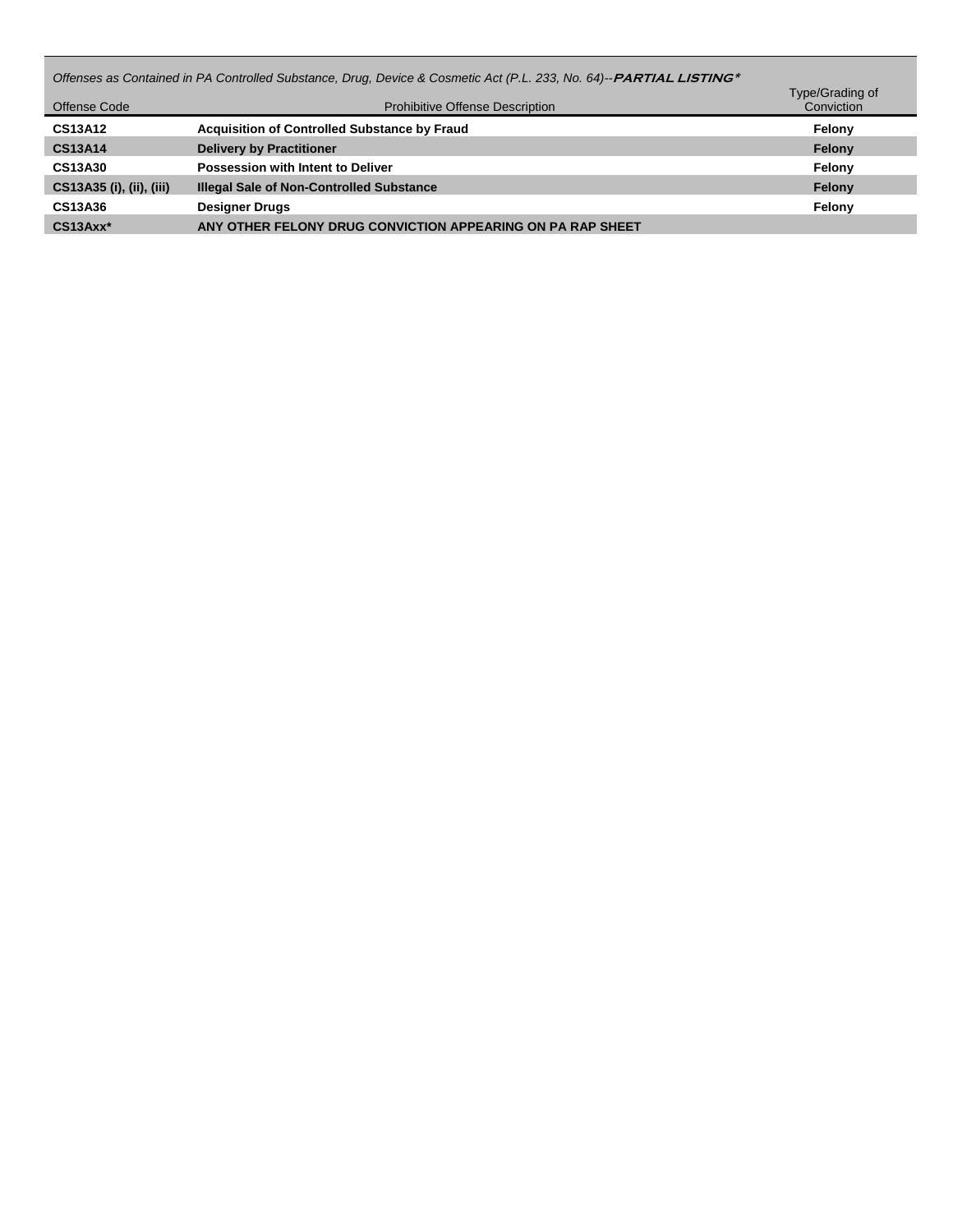

**COMMONWEALTH OF PENNSYLVANIA DEPARTMENT OF AGING** 555 Walnut Street - 5<sup>th</sup> Floor Harrisburg, Pennsylvania 17101-1919

#### February 2004

#### Subject: Older Adults Protective Services Act - Criminal Background Check Provisions Nixon v. Commonwealth of PA, et al, 2003 LEXIS 2604 (12/30/2003)

The Supreme Court of Pennsylvania issued the above-referenced decision on December 30, 2003, which, in effect, held the criminal history background check prohibitive hire provisions of the Older Adults Protective Services Act (OAPSA) to be unconstitutional "as applied to the individual plaintiffs." The Court only granted specific relief to the individual plaintiffs and not to all persons affected by the criminal history background check provisions in OAPSA.

The Pennsylvania Department of Aging (PDA) anticipates legislative action in the near future. In the interim, the protective services program in PDA will operate as follows for all facilities required to comply with OAPSA:

- 1. Criminal history reports are still required for all applicants.
- 2. The PA State Police will continue to process applications for state criminal history reports and provide such information to the entity requesting the criminal history report.
- $\mathbf{3}$ PDA will continue to process FBI criminal history reports.
- 4. Letters from PDA will continue to indicate "clear" or "prohibited", based on FBI criminal history background check information.
- Effective February 4, 2004, facilities will not be sanctioned for hiring or continuing to employ individuals who 5. demonstrate rehabilitation by evidence of a minimum five-year aggregate work history in care-dependent services, without incident, from either the date of conviction or release from incarceration, whichever is later. Applicants are responsible for providing official verification of such dates. Care-dependent services include healthcare, eldercare, childcare, mental health, mental retardation, or care of the disabled. Facilities must reasonably investigate the character of an individual with a previously disqualifying criminal offense by means of interviews, references and evidence of work history. Facilities that hire such an individual are required to obtain specific employer-provided documentation of that individual's employment in care-dependent services and retain it in the individual's personnel file.
- The Court's ruling in no way prohibits a facility from refusing to employ an individual, even one who has a 6. clean aggregate five-year work history, based on information obtained in a criminal history report. Pennsylvania law, 18 Pa.C.S. § 9125, provides that an employer may consider criminal history felonies and misdemeanors, to the extent they relate to the applicant's suitability for employment in the position sought. The employer is required to notify the applicant, in writing, if the decision not to hire the applicant is based, in whole or in part, on the applicant's criminal history.

If you have any questions, please contact the Pennsylvania Department of Aging, Criminal History Background Check Unit at 717-265-7887.

Sincerely,

Wilmarie González, Directór Bureau for Advocacy, Protection and Education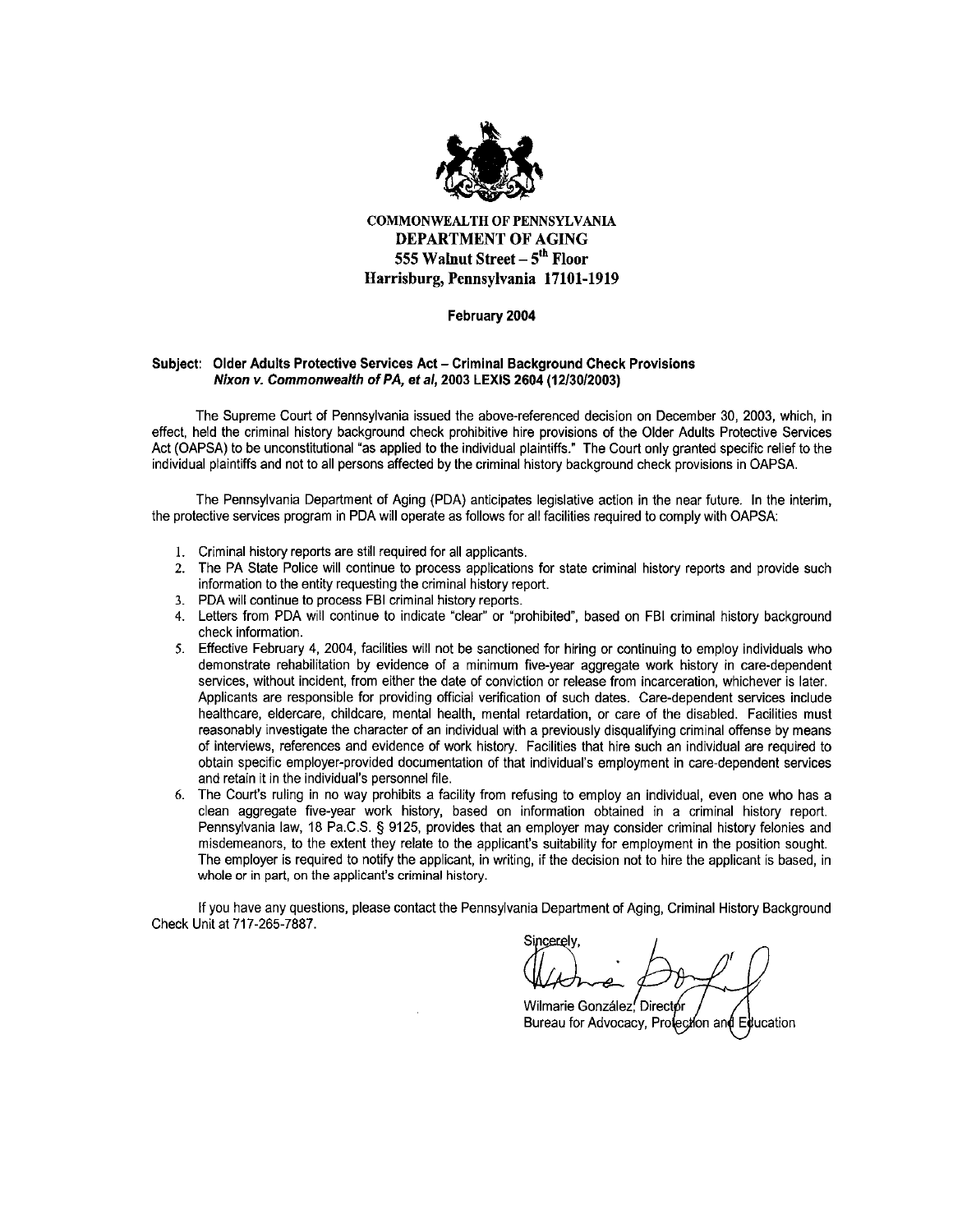

# **ALL EMPLOYEES**

- •Patch (PA Access to Criminal History) Available on-line at https://epatch.state.pa.us
- Manual Submission Information www.psp.state.pa.us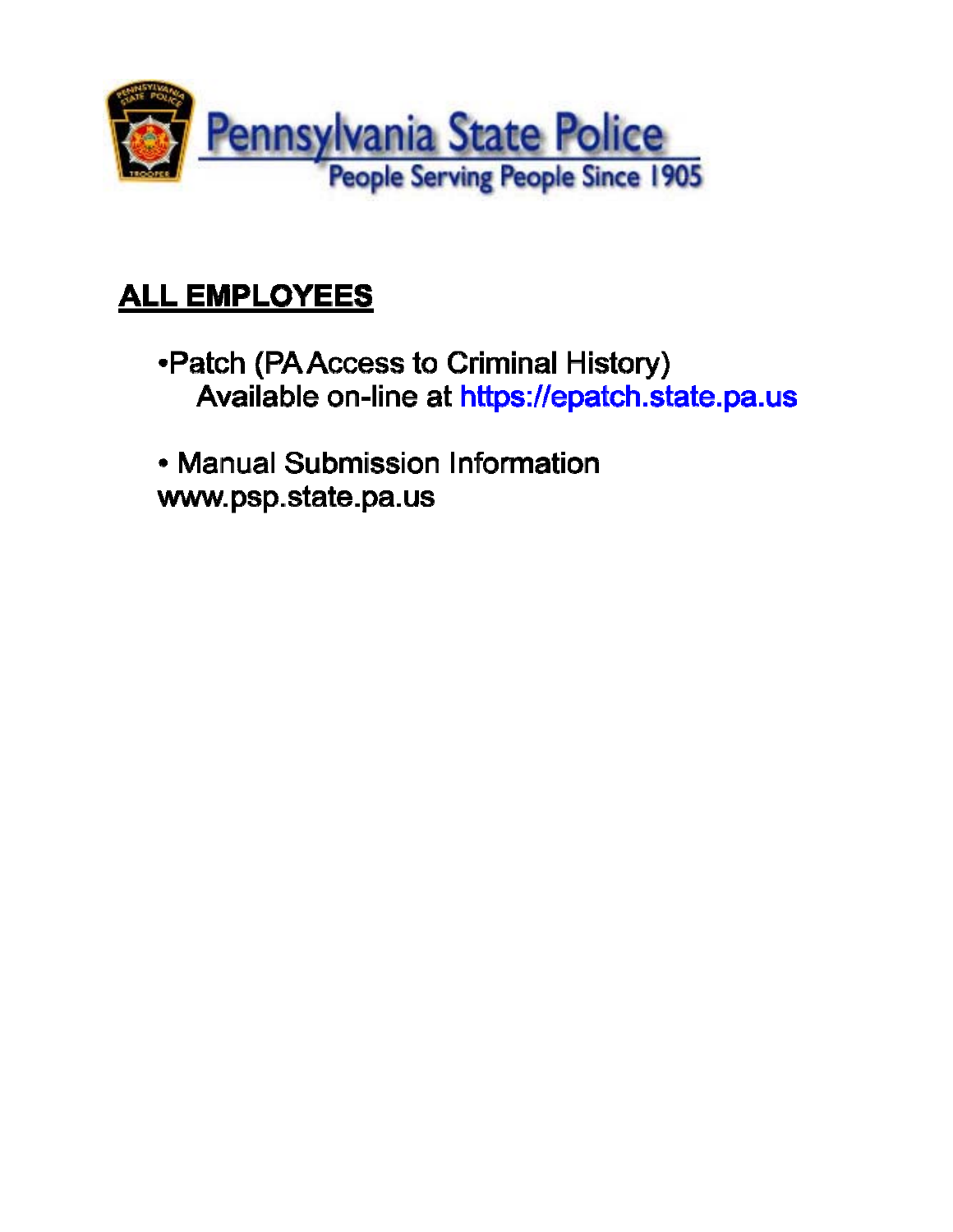#### SAMPLE CRIMINAL HISTORY REPORT

**SP4-137B** 

PENNSYLVANIA STATE POLICE **CENTRAL REPOSITORY** 1800 ELMERTON AVENUE HARRISBURG, PENNSYLVANIA 17110  $(717)$  787-9092

**COMPILED: 08/07/97** 

PAGE: 1



INFORMATION AND/OR FINGERPRINTS AGAINST A NAME INDEX AND/OR FINGERPRINTS CONTAINED IN THE FILES OF THE PENNSYLVANIA STATE POLICE CENTRAL REPOSITORY ONLY, AND DOES NOT PRECLUDE THE EXISTENCE OF OTHER CRIMINAL RECORDS WHICH MAY BE CONTAINED IN THE REPOSITORIES OF OTHER LOCAL, STATE OR FEDERAL CRIMINAL **JUSTICE AGENCIES.**